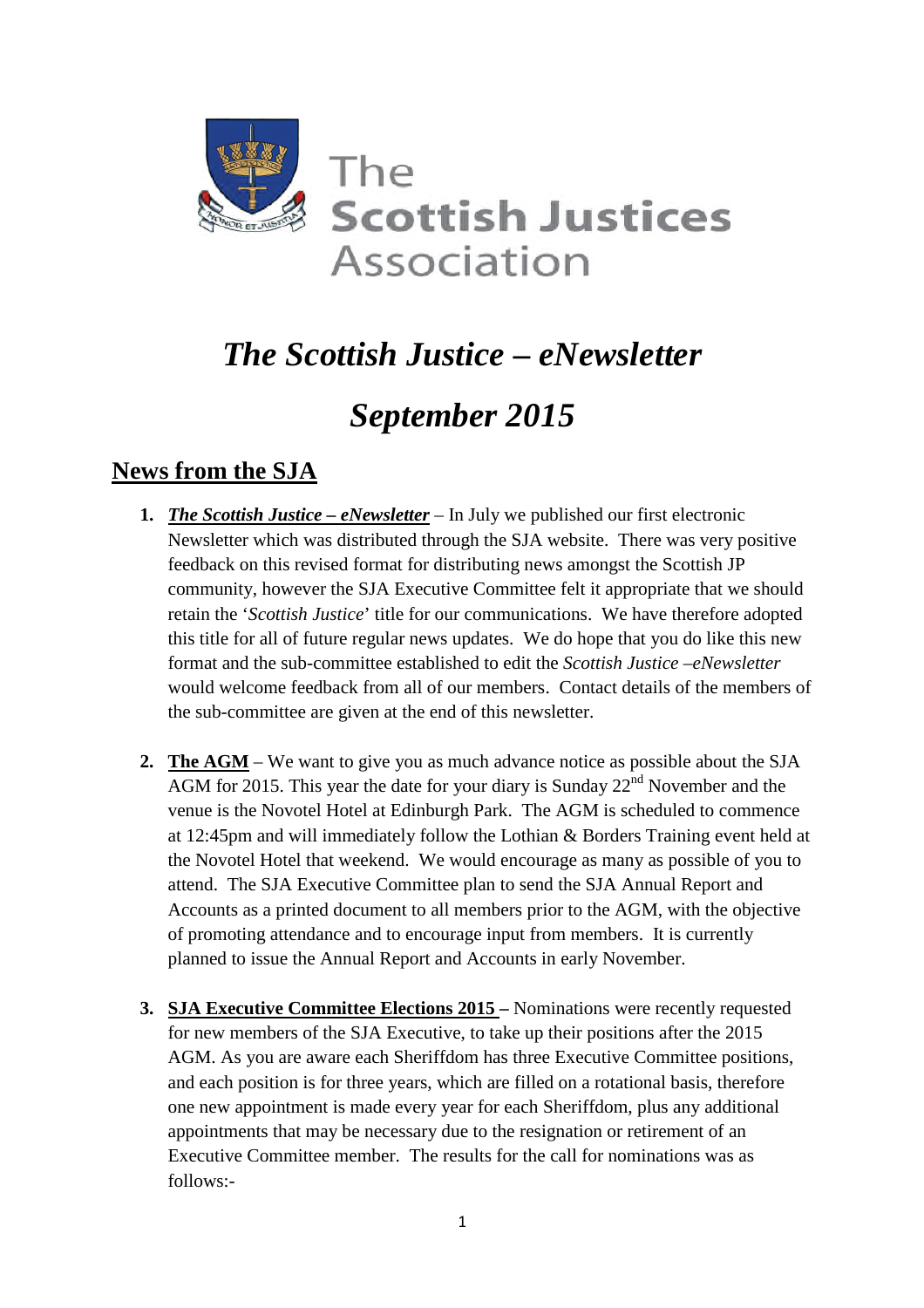Glasgow & Strathkelvin – **Stewart Daniels** was the only nomination and will therefore continue to be on the Committee.

Grampian Highlands & Islands – One invalid nomination received. Therefore the Sheriffdom will not have its full representation on the Committee.

Lothian & Borders – **Iulia Toch and Neil Morrison** were successfully nominated. As there were two vacancies on the Committee, both were appointed to the Committee without the requirement for an election. Following the drawing of lots at the SJA Executive Meeting on Friday 14 August 2015, Iulia Toch is appointed for a three year term, and Neil Morrison for two years.

North Strathclyde – **Fraser Gillies** was the only nomination and will therefore continue to be on the Committee .

South Strathclyde Dumfries & Galloway – No nominations received. Therefore the Sheriffdom will not have its full representation on the Committee.

Tayside Central & Fife – **Stuart Fair** was the only nomination and therefore will continue to be on the Committee.

As a consequence of the nominations received there was no requirement for elections in any of the Sheriffdoms.

**4. Letter from Lord Gill** - Our Chairman, John Lawless wrote to Lord Gill on his retirement as Lord President to wish him the very best for the future. John received a hand-written reply which is in effect addressed to the whole JP community in Scotland, and as such is detailed below. Lord Gill wrote:-

#### 'Dear Mr Lawless,

Thank you for your letter and your kind words. I was so glad to receive the good wishes of the SJA having been Honorary President of the District Courts Association, which preceded it, and having played a part in involving the SJA in the Judicial Council for Scotland and the Judicial Institute. I was touched by your letter, particularly because I have always been anxious to see that the work of the Justices should be recognised and encouraged.

Please convey my thanks and good wishes to your members.

Yours Sincerely

Brian Gill'

**5. SJA Secretary** – Wing Commander Keith Parkes MBE has tendered his resignation as Secretary of the SJA. The Chairman and the full Committee want to thank Keith for all of his excellent work over several years as Secretary. Keith will remain on the SJA Executive Committee, and in the meantime the SJA is seeking a new Secretary.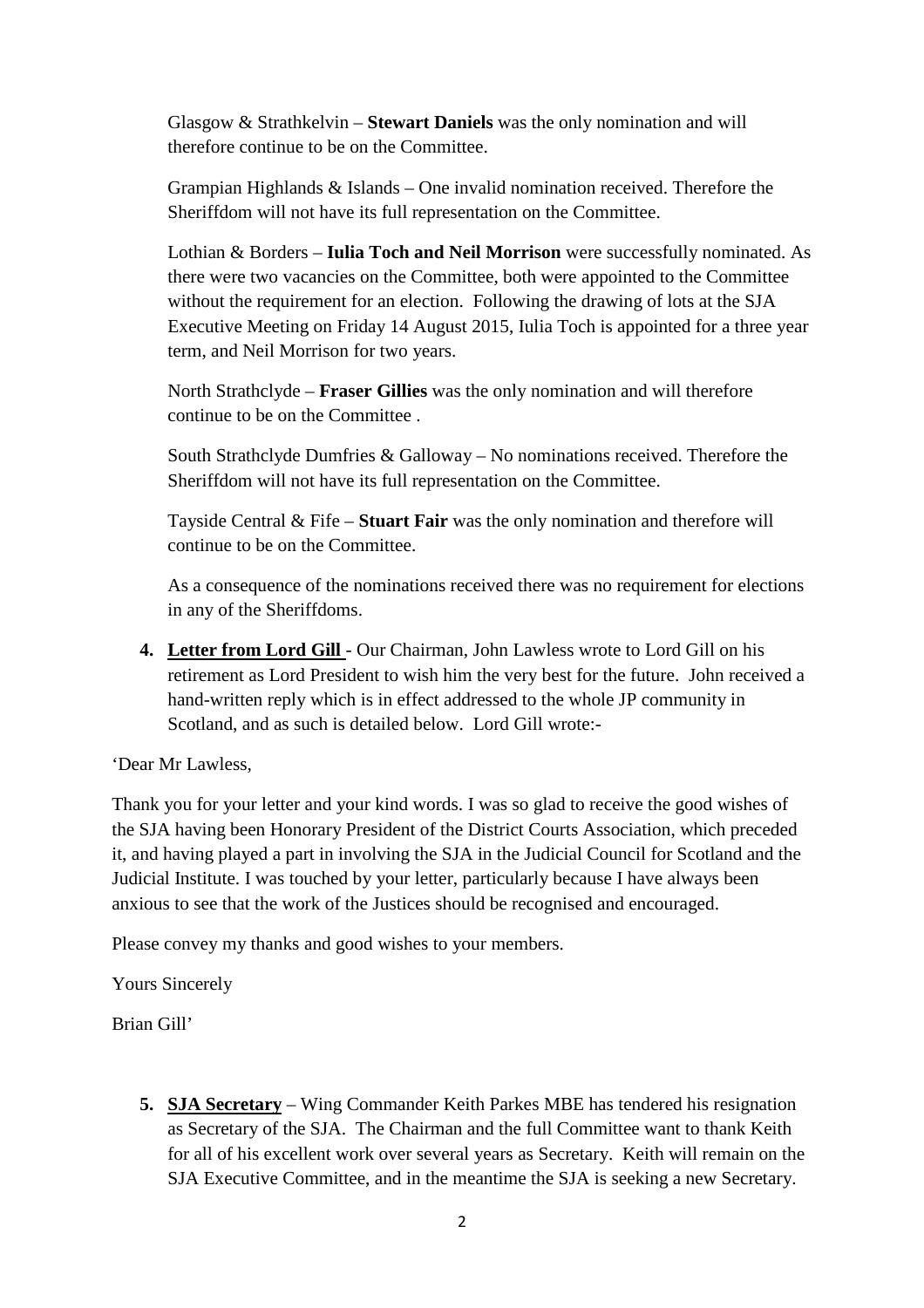

# **The CMJA Conference 2015**

The 17<sup>th</sup> Triennial Conference of the Commonwealth Magistrates' and Judges Association will be held this year in Wellington, New Zealand from 13 -18 September. It was agreed that our Chairperson, John Lawless should attend on our behalf. Also present at the Conference will be representative from Scottish Sheriffs and Senators, thereby ensuring that all levels of the Scottish Judiciary are present.

The conference programme addresses 'Independent Judiciaries, Diverse Societies' which is a theme of direct relevance to all judiciaries in the Commonwealth. There are also specific sessions on the future of lay justice in Commonwealth countries, which are clearly of relevance to our JP community.

In previous years, over 200 delegates from across the Commonwealth have attended such conferences and delegates have included, unpaid Justices of the Peace, paid Magistrates, Tribunal Judges, High Court Judges, Appeal Court Judges, Supreme Court Judges and Chief Justices. This provides the ideal forum for the SJA to promote itself internationally and for us, through our delegate, to benefit from the knowledge and experience gained by our colleagues from around the globe and at all levels of the Judiciary. Such is the perceived benefit of such gatherings that attendance of SJA delegates at international conferences is one of the 'milestones' by which we are judged when it comes to reviewing our annual funding.

We wish John a safe journey and look forward to reading his report on his return.

# **The New Dedicated JP Section Within the Judicial Hub**

After a period of development, to which a number of JP's contributed, there is a now a new dedicated section within the Judicial Hub specifically for the benefit of all Scottish Justices of the Peace. The section is entitled 'The Justices' Hub', and can be directly accessed from the login page of the Judicial Hub. 'The Justices Hub' has been constructed to inform all JP's and assist with their judicial activities. It is divided into seven sub categories to make it easier to find the right information, they are:-

### 1. **A Guide to the Justices' Hub.**

This includes a welcome screencast from Sheriff Cubie, Deputy Director of the Judicial Institute along with guidance on the Justices' Hub.

### 2. **Training Courses.**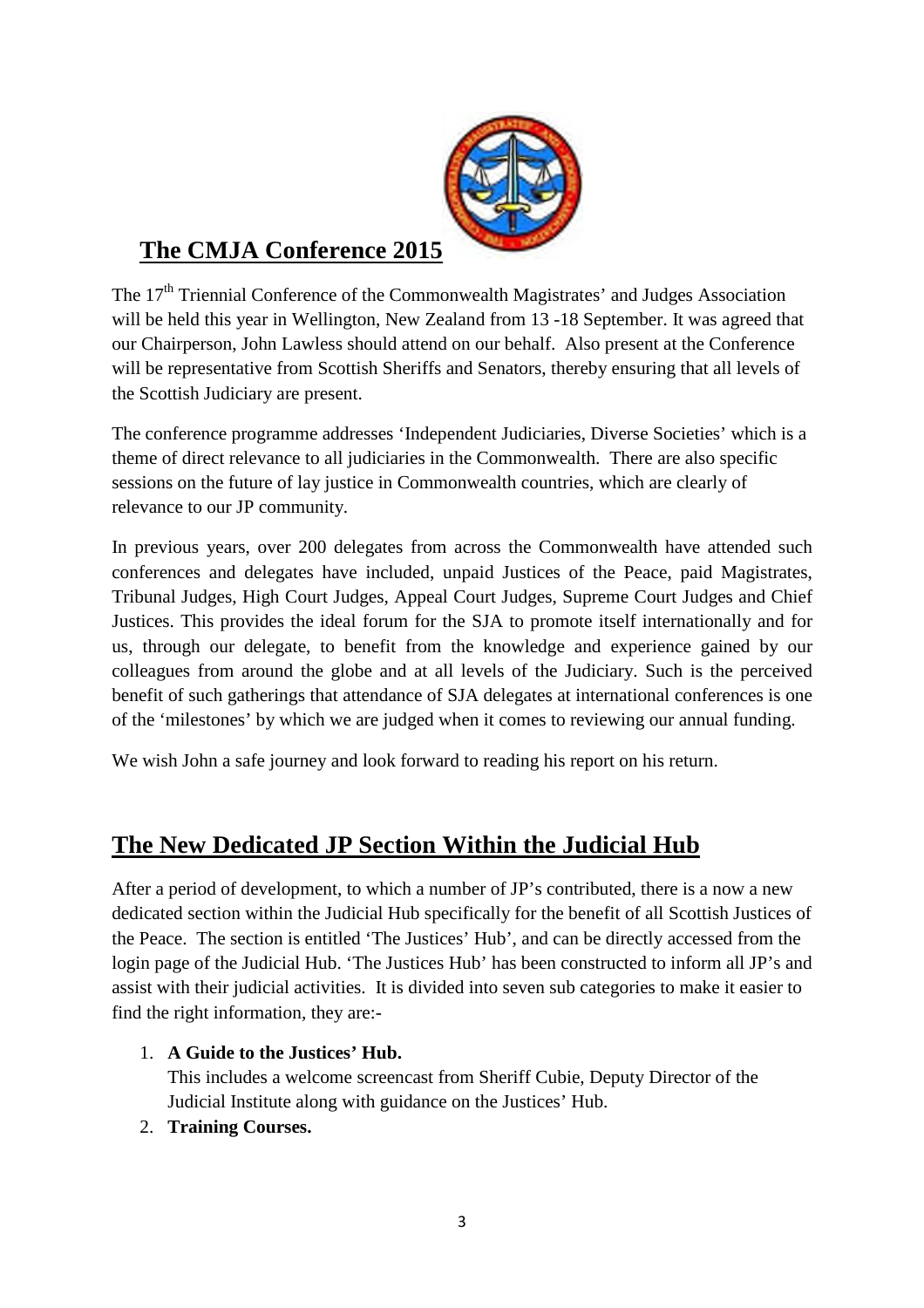This includes details of all 2015 JP Training Courses, the Judicial Institute Expense Claim form, guidance notes on the Accommodation policy and a link to provide feedback to the JI on Training issues.

#### 3. **eResources**

This section contains the electronic version of the Equal Treatment Bench Book and the new electronic version of the JP Bench Book will be included here in the near future. In addition the Annual Reports and Training Plans for each of the six Sheriffdoms are published in this section.

#### 4. **Support and Guidance**

This section provides links to the guidance and policy documents on the Judicial Role. In addition it provides details of how to access the induction material for using the Judicial Hub plus contact details for the Technical and IT support that is available to all JPs, including remote access to the Hub

#### 5. **Advisory Groups**

In this section are brief details and electronic links to the web sites of the Scottish Justices Association, plus details of the Training Committee of the Judicial Institute, and the Justices Training Committee.

#### 6. **Contacts**

Contact details for the Judicial Institute, the Judicial Hub and the IT Helpdesk are all provided. There is also a useful feedback route for comments and suggestions about the Justices' Hub.

#### 7. **Justices' News**

This very important section provides the relevant Brief Notes on all important issues affecting the work of JP's across Scotland. In addition it also provides details of the meetings of the Justices' Training Committee of the Judicial Institute.

As you will see from the above list this is an extremely valuable guide and information source and we would recommend that you not only visit the site as soon as possible but that you continue to use it as a vital information source to assist you in your JP role.

## **Other News from the JI**

There are two news items from the JI which are of specific interest to JP's across Scotland.

Firstly, the JI has appointed Collette Paterson as the Head of JP Programmes. Collette is a qualified solicitor and was previously the Deputy Director of Education and training policy at the Law Society of Scotland. Collette took up this new post on  $27<sup>th</sup>$  July this year and will be responsible for running the core curriculum for Justices of the peace and for implementing the new curriculum following the consultation on JP training. This post replaces the fixedterm post of JP Legal Training Advisor, which had been occupied by Gillian Mawdsley. Collette hopes to visit all Sheriffdoms in the near future and will no doubt have a lot of contact with all JP's in due course. We wish Collette every success in this new position.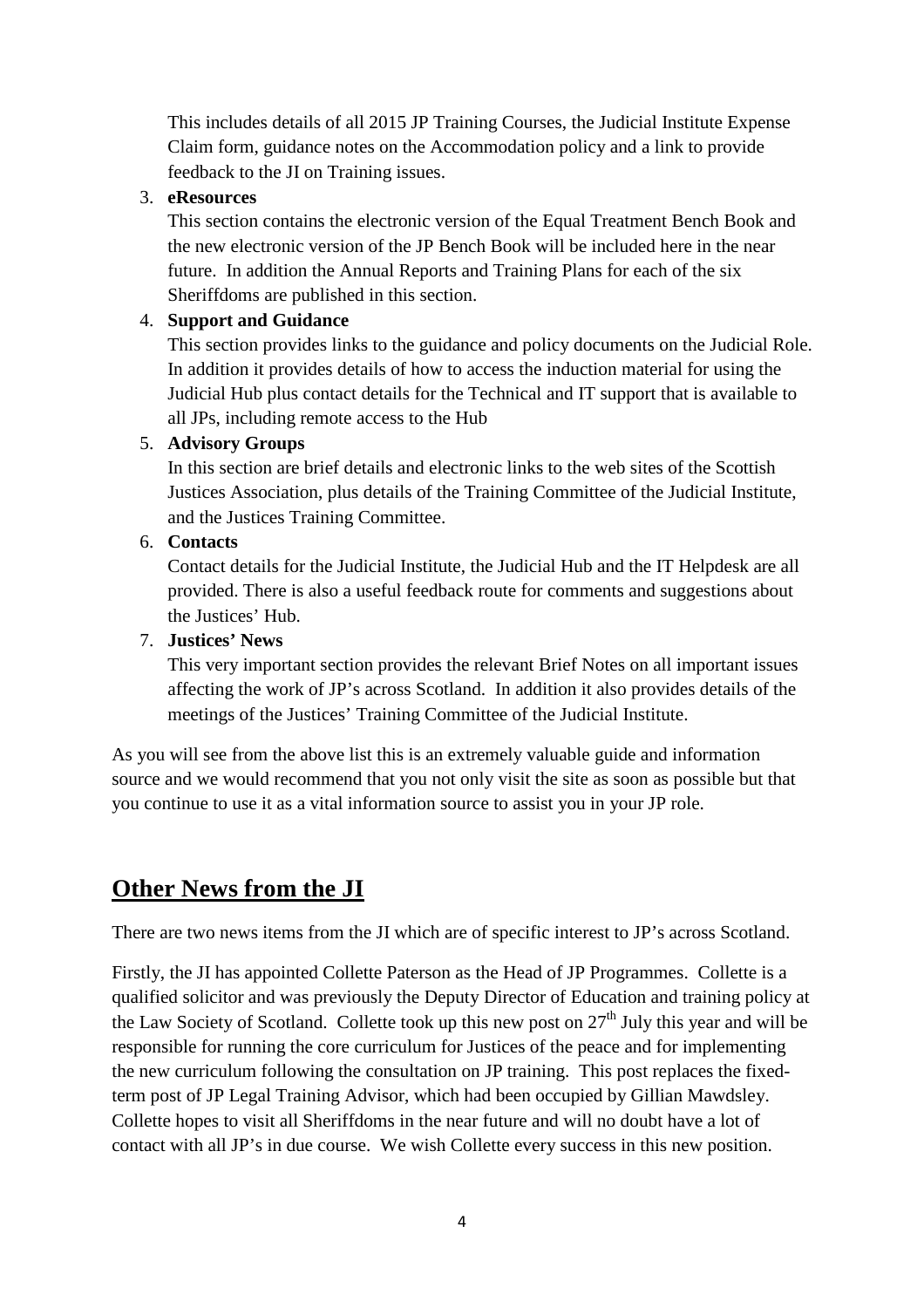Secondly, special measures provisions for vulnerable witnesses are proposed for all JP Courts. It is hoped that the measures would be implemented by 16 November 2015, and presently discussions are taking place with the Operations Development Group in the SCTS and Sheriffdom Legal Advisors to ensure that appropriate training is available on the special measures. Where appropriate this will need video-conferencing facilities to be introduced to JP Courts. Further training and any impact on local courts will be available from Sheriffdom Legal Advisors.

# **A Short introduction to Restorative Justice**

### WHAT IS IT?

Restorative justice (RJ) is an old idea delivered in a new way. The essential idea is that crime is fundamentally an offense directed against an individual, and in order to repair the social bond, the offender and the victim must *agree* on a form of reparation. The practice aims to restore the damage to the victim, to the community, and also to restore the offender to a lawabiding life within the community.

It draws upon non-western practices of community justice from a wide variety of sources, often from indigenous populations in (for example) Australia, New Zealand or North America).

RJ is seen as a philosophy rather than a fixed process, and it supporters use different language to distinguish it from the traditional 'retributive' system. Thus, 'putting things right' is a product of discussion and negotiation, rather than the adversarial, dictatorial process which is how RJ proponents describe the standard system. It is seen as more 'emotionally intelligent' than the standard system.

Restorative practices (often a preferred term) are seen as more consistent with an approach which prefers mediation and problem-solving as a more effective means to achieve social cohesion. Such practices are used increasingly in wider, non-criminal contexts, such as neighbour mediation, and within the school environment.

### WHAT HAPPENS IN A RESTORATIVE MEETING?

There are a number of versions, but typically, both victim and offender have to agree to meet (a feature which itself can require a great deal of social skill on the part of the mediator). During the meeting the victim explains how he or she has been affected by the crime, the offender recounts what led him or her to commit the offence, and both parties work out a form of reparation. Reparation can be financial or take the form of work done for the victim, or for the wider community.

There can be a considerable amount of preparatory work prior to setting up a Restorative meeting , and depending of the staffing required ('Restorative Circles' for example can require a number of staff ) the initial cost can be quite expensive.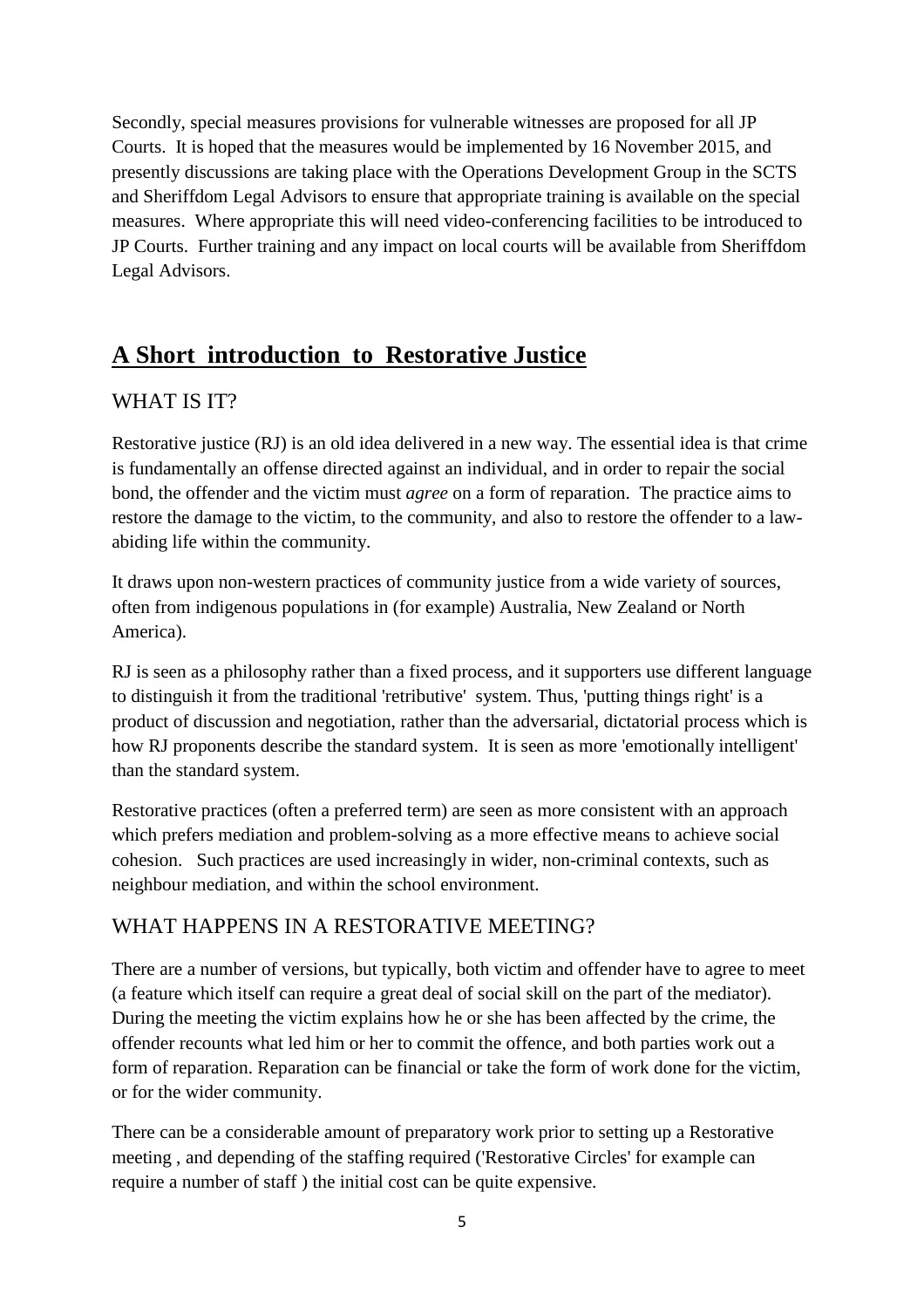It is generally agreed that the whole process can require a great deal of courage on the part of both the victim and the offender. It is not, in other words, a 'soft option' for the offender in particular.

### WHAT ARE THE CLAIMS?

The most compelling claims in favour of RJ are firstly that VICTIMS benefit in a reduction of post -traumatic stress, a feeling of greater empowerment, and the sense that they have participated fully in the process, rather than being uninvolved after initial report to Police. Secondly, from the OFFENDERS viewpoint, it is claimed that feelings of guilt are reduced and more importantly the chance of recidivism is reduced.

## WHAT IS THE EVIDENCE?

A major review of RJ was conducted by Sherman and Strang in 2007. They point out a caveat regarding evaluations of RJ, namely, that the offenders who engage with the process are more likely to comply, and, because of this 'self-selection' less likely to reoffend. Even with this, the evidence is more ambiguous. Contrary to expectations, a reduction in recidivism was more likely when the crime was more serious, and when it was of a violent nature rather than against property. There was also some evidence that certain populations of offenders were more likely to desist. Nevertheless, the overall trend was in favour of less recidivism and there were very few instances of any increase in offending. Needless to say research into why RJ is more effective in some circumstances than is others remains an important issue.

On the other hand there was broad support for the claim that the RJ process had considerable benefits for victims. There was less post-traumatic stress, less desire for revenge, more positive feelings regarding the offender, and more victims were in favour of the RJ process versus the standard criminal justice process.

This may be the standout benefit of RJ.

### WILL IT PUT US OUT OF A JOB?

At current levels of understanding it seems unlikely, in part because JPs deal with a high proportion of road traffic cases of a comparatively minor nature, and it is not obvious how RJ might apply in these cases. Even conventional crimes dealt with by JPs tend to be lower tariff and the decision as to when, where, and why RJ is more applicable - and more cost effective - still has to be resolved. It does seem however that RJ has earned its place within the criminal justice system.

#### David Ferguson

#### Further Reading:-

There is a great amount of information on RJ available online, and the reader is encouraged to conduct their own search. Some starting points are:-